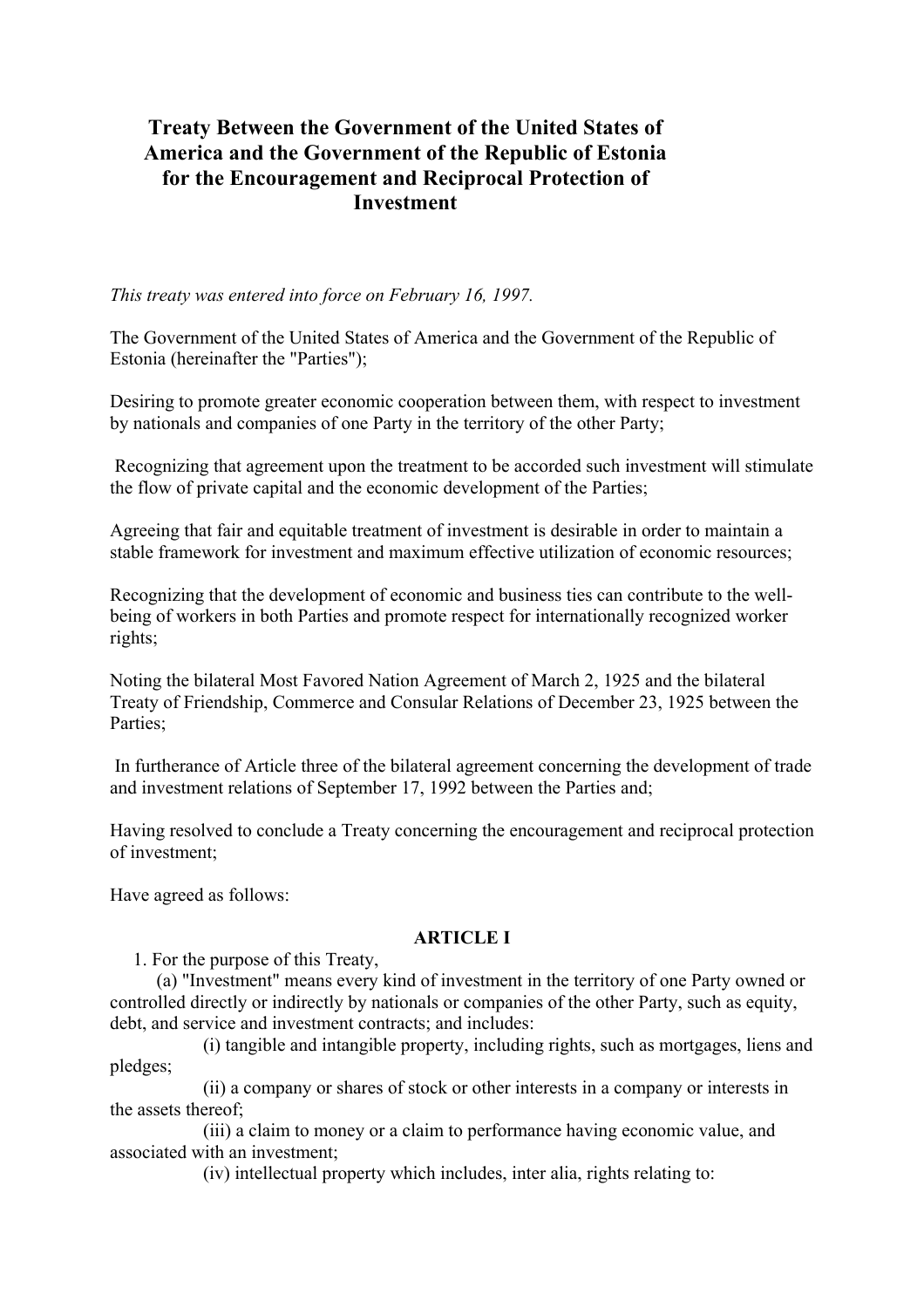literary and artistic work, including sound recordings, inventions in all fields of human endeavor, industrial designs, semiconductor mask works, trade secrets, know-how, and confidential business information, and trademarks, service marks, and trade names; and

 (v) any right conferred by law or contract, and any licenses and permits pursuant to law.

 (b) "Company" of a Party means any kind of corporation, company, association, partnership, or other organization, legally constituted under applicable laws and regulations of a Party whether or not organized for pecuniary gain, or privately or governmentally owned or controlled.

 (c) "National"of a Party means a natural person who is a national of a Party under its applicable law.

 (d) "Return" means an amount derived from or associated with an investment, including profit; dividend; interest; capital gain; royalty payment; management, technical assistance or other fee; or returns in kind.

 (e) "Associated activities" include the organization, control, operation, maintenance and disposition of companies, branches, agencies, offices, factories or other facilities for the conduct of business; the making, performance and enforcement of contracts; the acquisition, use, protection and disposition of property of all kinds including intellectual property rights; the purchase, issuance, and sale of equity shares and other securities; and the purchase of foreign exchange for imports.

 (f) "State enterprise" means an enterprise owned, or controlled through ownership interests, by a Party.

 (g) "Delegation" includes a legislative grant and a government order, directive or other act transferring to a state enterprise or monopoly, or authorizing the exercise by a state enterprise or monopoly of, governmental authority.

 2. Each Party reserves the right to deny to any company the advantages of this Treaty if nationals of any third country control such company and, in the case of a company of the other Party, that company has no substantial business activities in the territory of the other Party or is controlled by nationals of a third country with which the denying Party does not maintain normal economic relations.

 3. Any alteration of the form in which assets are invested or reinvested shall not affect their character as investment.

## **ARTICLE II**

 1. Each Party shall permit and treat investment, and activities associated therewith, on a basis no less favorable than that accorded in like situations to investment or associated activities of its own nationals or companies, or of nationals or companies of any third country, whichever is the most favorable, subject to the right of each Party to make or maintain exceptions falling within one of the sectors or matters listed in the Annex to this Treaty. Each Party agrees to notify the other Party on its request of all such laws and regulations concerning the sectors or matters listed in the Annex. Moreover, each Party agrees to limit such exceptions to a minimum. Any future exception by either Party shall not apply to investment existing in that sector or matter at the time the exception becomes effective. The treatment accorded pursuant to any exceptions shall, unless specified otherwise in the Annex, be not less favorable than that accorded in like situations to investments and associated activities of nationals or companies of any third country.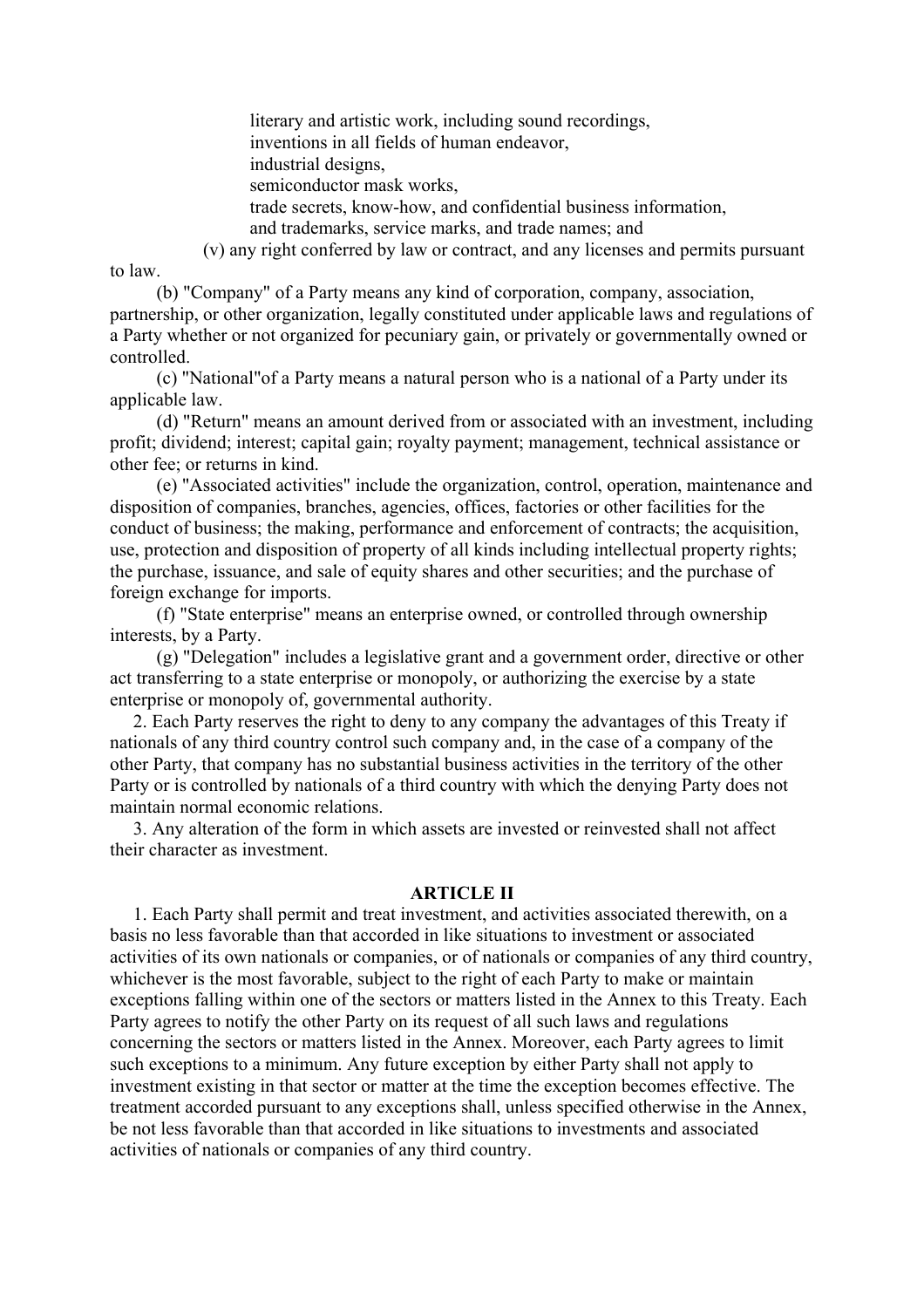2. (a) Nothing in this Treaty shall be construed to prevent a Party from maintaining or establishing a state enterprise.

 (b) Each Party shall ensure that any state enterprise that it maintains or establishes acts in a manner that is not inconsistent with the Party's obligations under this Treaty wherever such enterprise exercises any regulatory, administrative or other governmental authority that the Party has delegated to it, such as the power to expropriate, grant licenses, approve commercial transactions or impose quotas, fees or other charges.

 (c) Each Party shall ensure that any state enterprise that it maintains or establishes accords the better of national or most favored nation treatment in the sale of its goods or services in the Party's territory.

 3. (a) Investment shall at all times be accorded fair and equitable treatment, shall enjoy full protection and security and shall in no case be accorded treatment less than required by international law.

 (b) Neither Party shall in any way impair by arbitrary or discriminatory measures the management, operation, maintenance, use, enjoyment, acquisition, expansion, or disposal of investments. For purpose of dispute resolution under Articles VI and VII, a measure may be arbitrary or discriminatory notwithstanding the fact that a Party has had or has exercised the opportunity to review such measure in the courts or administrative tribunals of a Party.

 (c) Each Party shall observe any obligation it may have entered into with regard to investments.

 4. Subject to the laws relating to the entry and sojourn of aliens, nationals of either Party shall be permitted to enter and to remain in the territory of the other Party for the purpose of establishing, developing, administering or advising on the operation of an investment to which they, or a company of the first Party that employs them, have committed or are in the process of committing a substantial amount of capital or other resources.

 5. Companies which are legally constituted under the applicable laws or regulations of one Party, and which are investments, shall be permitted to engage top managerial personnel of their choice, regardless of nationality.

 6. Neither Party shall impose performance requirements as a condition of establishment, expansion or maintenance of investments, which require or enforce commitments to export goods produced, or which specify that goods or services must be purchased locally, or which impose any other similar requirements.

 7. Each Party shall provide effective means of asserting claims and enforcing rights with respect to investment, investment agreements, and investment authorizations.

 8. Each Party shall make public all laws, regulations, administrative practices and procedures, and adjudicatory decisions that pertain to or affect investments.

 9. The treatment accorded by the United States of America to investment and associated activities of nationals and companies of the Republic of Estonia under the provisions of this Article shall in any State, Territory or possession of the United States of America be no less favorable than the treatment accorded therein to investments and associated activities of nationals of the United States of America resident in, and companies legally constituted under the law and regulations of other States, Territories or possessions of the United States of America.

 10. The most favored nation provisions of this Treaty shall not apply to advantages accorded by either Party to nationals or companies of any third country by virtue of:

 (a) that Party's binding obligations that derive from full membership in a free trade area or customs union; or

 (b) that Party's binding obligations under any multilateral international agreement under the framework of the General Agreement on Tariffs and Trade that enters into force subsequent to the signature of this Treaty.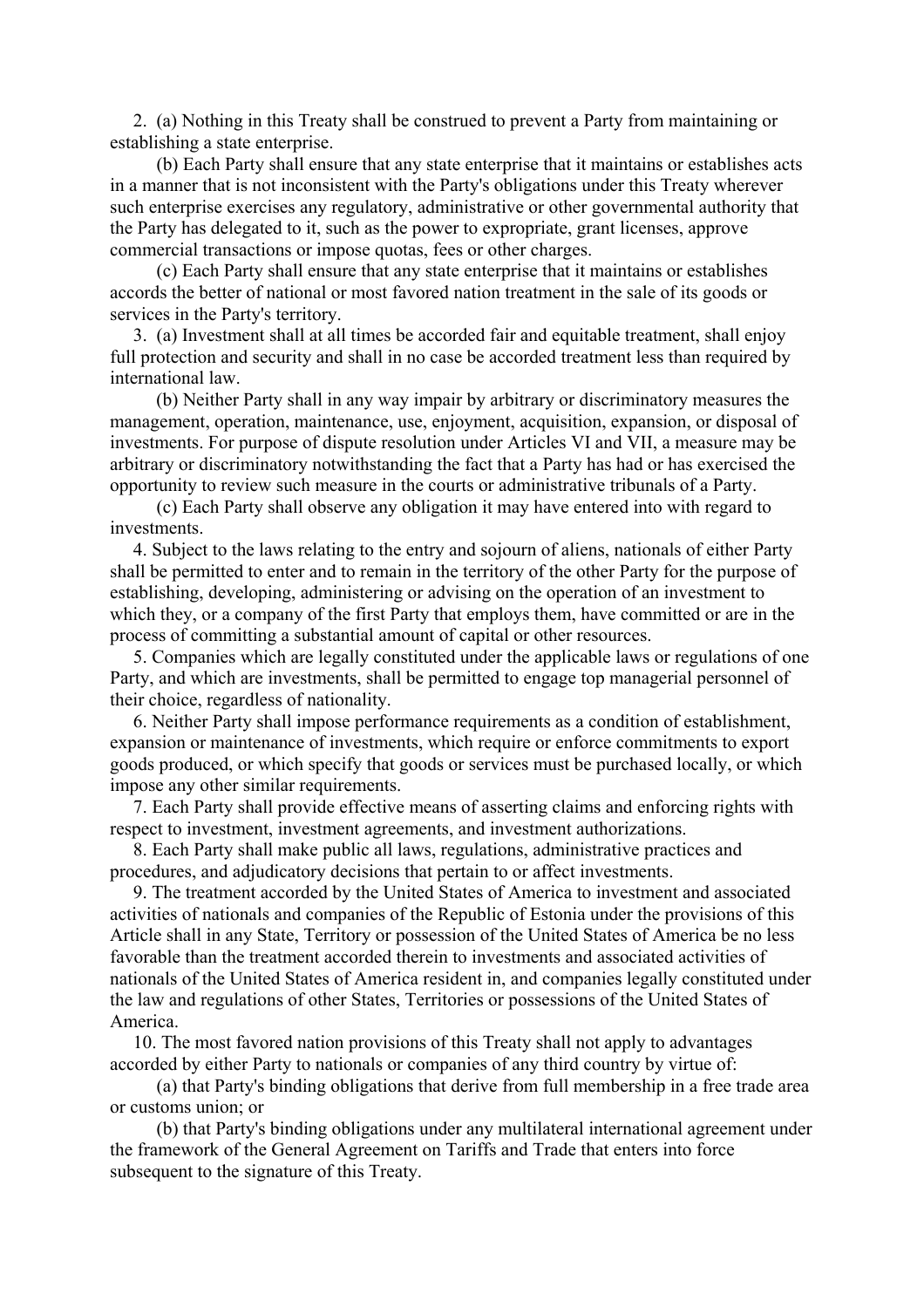11. The Parties acknowledge and agree that "associated activities" include, without limitation, such activities as:

(a) the granting of franchises or rights under licenses;

 (b) access to registrations, licenses, permits and other approvals (which shall in any event be issued expeditiously);

 (c) access to financial institutions and credit markets, including the borrrowing of funds.

(d) access to their funds held in financial institutions;

 (e) the importation and installation of equipment necessary for the normal conduct of business affairs, including but not limited to, office equipment and automobiles and the export of any equipment and automobiles so imported;

(f) the dissemination of commercial information;

(g) the conduct of market studies;

 (h) the appointment of commercial representatives, including agents, consultants, and distributors and their participation in trade fairs and promotion events;

 (i) the marketing of goods and services, including through internal distribution and marketing systems, as well as by advertising and direct contact with individuals and companies;

 (j) access to public utilities, public services and commercial rental space at nondiscriminatory prices, if the prices are set or controlled by the government; and

 (k) access to raw materials, inputs and services of all types at nondiscriminatory prices, if the prices are set or controlled by the government.

#### **ARTICLE III**

 1. Investments shall not be expropriated or nationalized either directly or indirectly through measures tantamount to expropriation or nationalization ("expropriation") except: for a public purpose; in a nondiscriminatory manner; upon payment of prompt, adequate and effective compensation; and in accordance with due process of law and the general principles of treatment provided for in Article II(3). Compensation shall be equivalent to the fair market value of the expropriated investment immediately before the expropriatory action was taken or became known, whichever is earlier; be calculated in a freely usable currency on the basis of the prevailing market rate of exchange at that time; be paid without delay; include interest at a commercially reasonable rate from the date of expropriation; be fully realizable; and be freely transferable.

 2. A national or company of either Party that asserts that all or part of its investment has been expropriated shall have a right to prompt review by the appropriate judicial or administrative authorities of the other Party to determine whether any such expropriation has occurred and, if so, whether such expropriation, and any associated compensation, conforms to the principles of international law.

 3. Nationals or companies of either Party whose investments suffer losses in the territory of the other Party owing to war or other armed conflict, revolution, state of national emergency, insurrection, civil disturbance or other similar events shall be accorded treatment by such other Party no less favorable than that accorded to its own nationals or companies or to nationals or companies of any third country, whichever is the most favorable treatment, as regards any measures it adopts in relation to such losses.

#### **ARTICLE IV**

 1. Each Party shall permit all transfers related to an investment to be made freely and without delay into and out of its territory. Such transfers include:

(a) returns;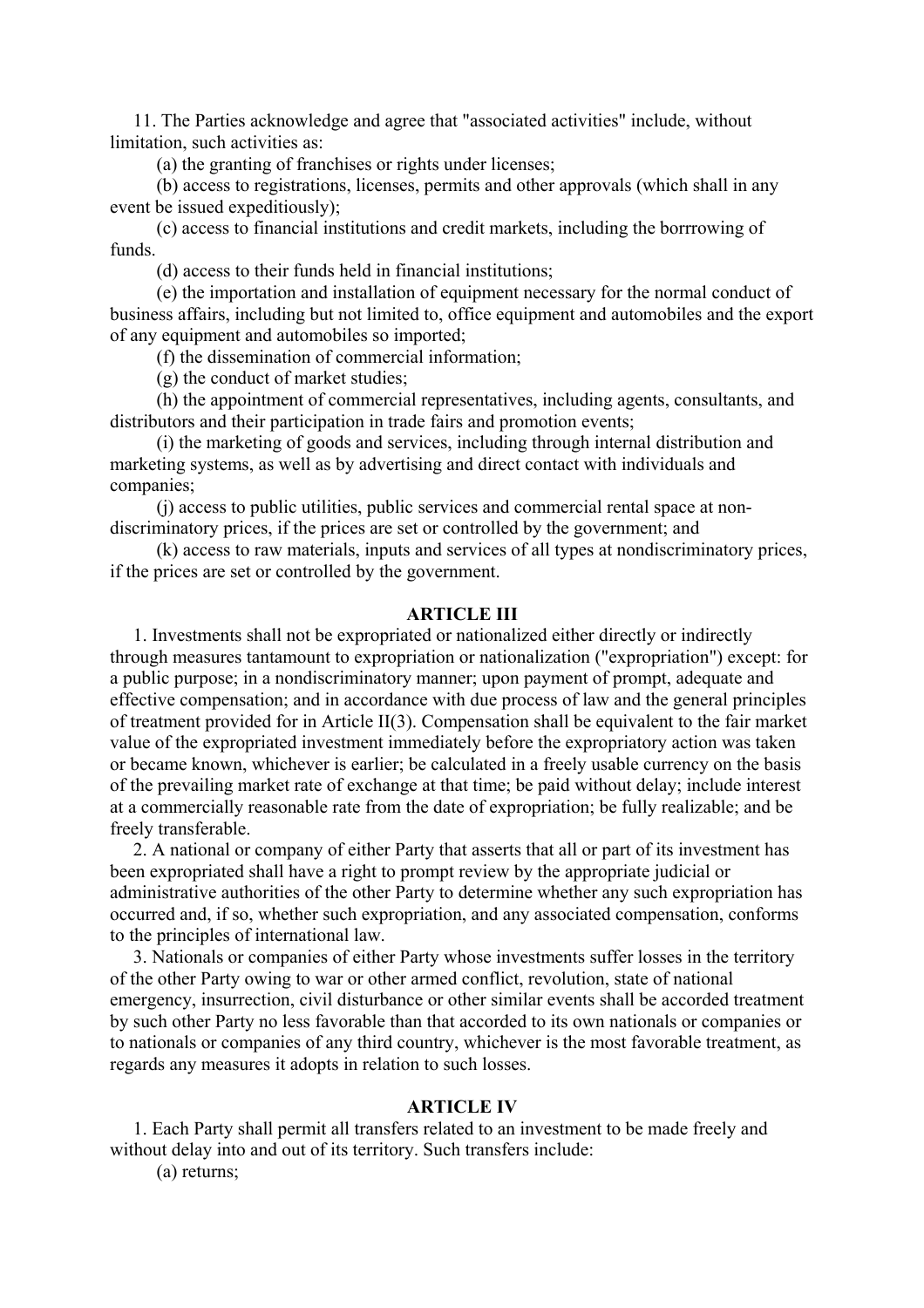(b) compensation pursuant to Article III;

(c) payments arising out of an investment dispute;

 (d) payments made under a contract, including amortization of principal and accrued interest payments made pursuant to a loan agreement;

 (e) proceeds from the sale or liquidation of all or any part of an investment; and (f) additional contributions to capital for the maintenance or development of an investment.

 2. Transfers shall be made in a freely usable currency at the prevailing market rate of exchange on the date of transfer with respect to spot transactions in the currency to be transferred.

 3. Notwithstanding the provisions of paragraphs 1 and 2, either Party may maintain laws and regulations (a) requiring reports of currency transfer; and (b) imposing income taxes by such means as a withholding tax applicable to dividends or other transfers. Furthermore, either Party may protect the rights of creditors, or ensure the satisfaction of judgments in adjudicatory proceedings, through the equitable, nondiscriminatory and good faith application of its law.

## **ARTICLE V**

 The Parties agree to consult promptly, on the request of either, to resolve any disputes in connection with the Treaty, or to discuss any matter relating to the interpretation or application of the Treaty.

#### **ARTICLE VI**

 1. For the purposes of this Article, an investment dispute is a dispute between a Party and a national or company of the other Party arising out of or relating to:

(a) an investment agreement between that Party and such national or company;

 (b) an investment authorization granted by that Party's foreign investment authority to such national or company; or

 (c) an alleged breach of any right conferred or created by this Treaty with respect to an investment.

 2. In the event of an investment dispute, the parties to the dispute should initially seek a resolution through consultation and negotiation. If the dispute cannot be settled amicably, the national or company concerned may choose to submit the dispute for resolution:

(a) to the courts or administrative tribunals of the Party that is a party to the dispute; or

 (b) in accordance with any applicable, previously agreed dispute-settlement procedures; or

(c) in accordance with the terms of paragraph 3.

 3. (a) Provided that the national or company concerned has not submitted the dispute for resolution under paragraph 2 (a) or (b) and that six months have elapsed from the date on which the dispute arose, the national or company concerned may choose to consent in writing to the submission of the dispute for settlement by binding arbitration:

 (i) to the International Centre for the Settlement of Investment Disputes ("Centre") established by the Convention on the Settlement of Investment Disputes between States and Nationals of other States, done at Washington, March 18, 1965 ("ICSID Convention"), provided that the Party is a party to such Convention; or

(ii) to the Additional Facility of the Centre, if the Centre is not available; or

 (iii) in accordance with the Arbitration Rules of the United Nations Commission on International Trade Law (UNCITRAL); or

 (iv) to any other arbitration institution, or in accordance with any other arbitration rules, as may be mutually agreed between the parties to the dispute.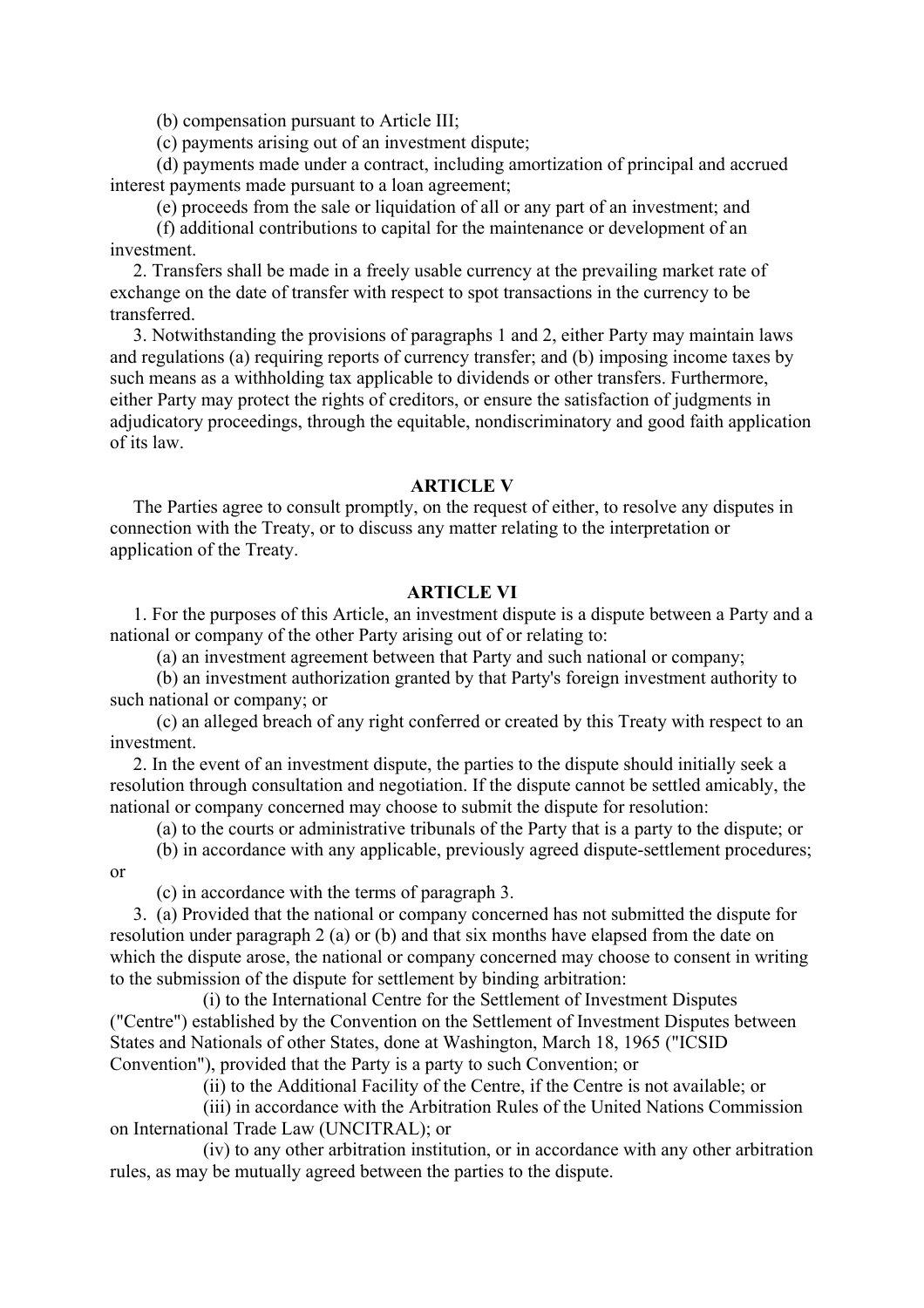(b) Once the national or company concerned has so consented, either Party to the dispute may initiate arbitration in accordance with the choice so specified in the consent.

 4. Each Party hereby consents to the submission of any investment dispute for settlement by binding arbitration in accordance with the choice specified in the written consent of the national or company under paragraph 3. Such consent, together with the written consent of the nationals or company when given under paragraph 3, shall satisfy the requirement for:

 (a) written consent of the parties to the dispute for purposes of Chapter II of the ICSID Convention (Jurisdiction of the Centre) and for purposes of the Additional Facility Rules; and

 (b) an "agreement in writing" for purposes of Article II of the United Nations Convention on the Recognition and Enforcement of Foreign Arbitral Awards, done at New York, June 10, 1958 ("New York Convention").

 5. Any arbitration under paragraph 3(a)(ii), (iii) or (iv) of this Article shall be held in a state that is a party to the New York Convention.

 6. Any arbitral award rendered pursuant to this Article shall be final and binding on the parties to the dispute. Each Party undertakes to carry out without delay the provisions of any such award and to provide in its territory for its enforcement.

 7. In any proceeding involving an investment dispute, a Party shall not assert, as a defense, counterclaim, right of set-off or otherwise, that the national or company concerned has received or will receive, pursuant to an insurance or guarantee contract, indemnification or other compensation for all or part of its alleged damages.

 8. For purposes of an arbitration held under paragraph 3 of this Article, any company legally constituted under the applicable laws and regulations of a Party or a political subdivision thereof but that, immediately before the occurrence of the event or events giving rise to the dispute, was an investment of nationals or companies of the other Party, shall be treated as a national or company of such other Party in accordance with Article 25(2)(b) of the ICSID Convention.

#### **ARTICLE VII**

 1. Any dispute between the Parties concerning the interpretation or application of the Treaty which is not resolved through consultations or other diplomatic channels, shall be submitted, upon the request of either Party, to an arbitral tribunal for binding decision in accordance with the applicable rules of international law. In the absence of an agreement by the Parties to the contrary, the arbitration rules of the United Nations Commission on International Trade Law (UNCITRAL), except to the extent modified by the Parties or by the arbitrators, shall govern.

 2. Within two months of receipt of a request, each Party shall appoint an arbitrator. The two arbitrators shall select a third arbitrator as Chairman, who is a national of a third state. The UNCITRAL Rules for appointing members of three-member panels shall apply mutatis mutandis to the appointment of the arbitral panel except that the appointing authority referenced in those rules shall be the Secretary General of the Centre.

 3. Unless otherwise agreed, all submissions shall be made and all hearings shall be completed within six months of the date of selection of the third arbitrator, and the Tribunal shall render its decisions within two months of the date of the final submissions or the date of the closing of the hearings, whichever is later.

 4. Expenses incurred by the Chairman, the other arbitrators, and other costs of the proceedings shall be paid for equally by the Parties. The Tribunal may, however, at its discretion, direct that a higher proportion of the costs be paid by one of the Parties.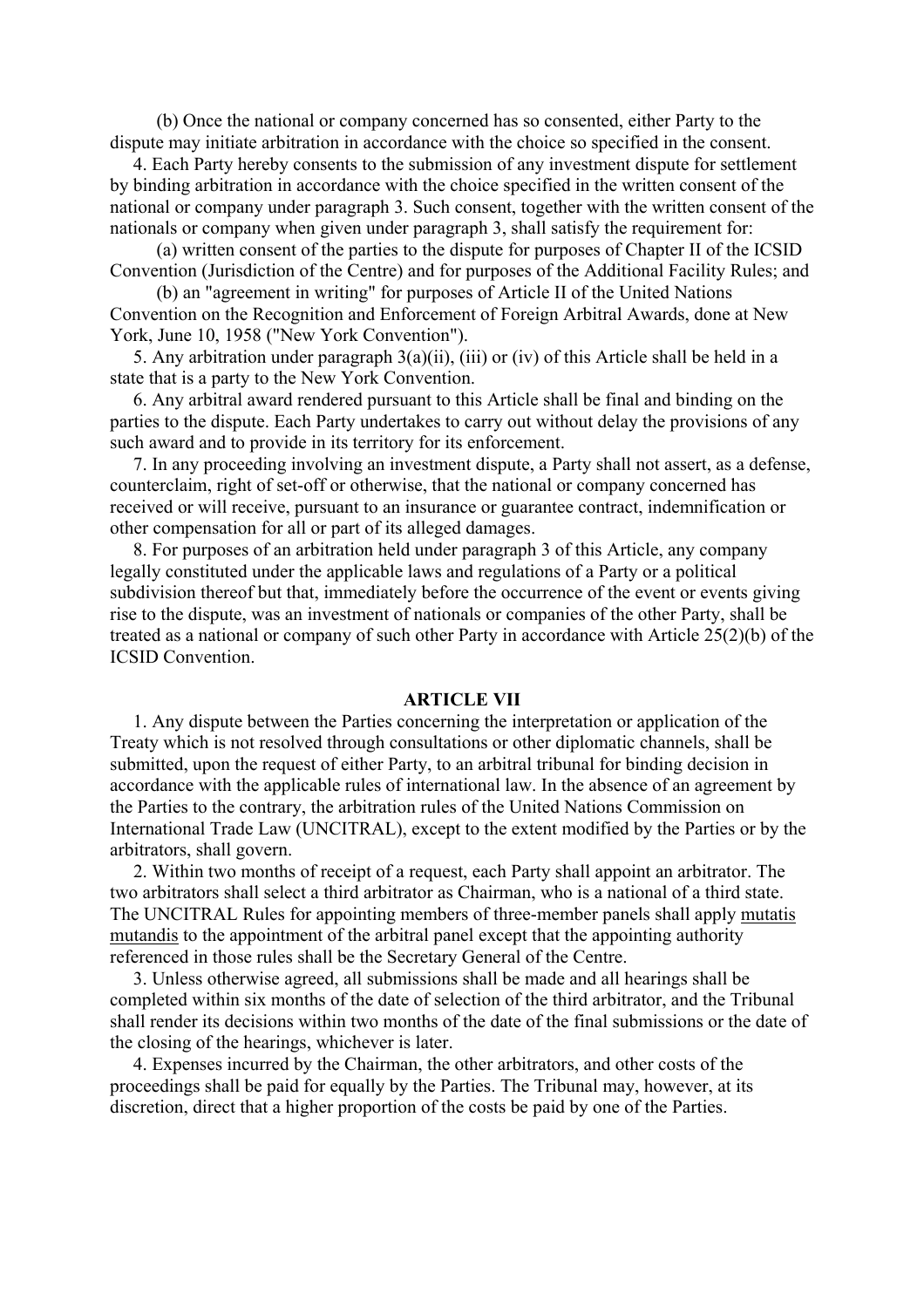#### **ARTICLE VIII**

This Treaty shall not derogate from:

 (a) laws and regulations, administrative practices or procedures, or administrative or adjudicatory decisions of either Party;

(b) international legal obligations; or

 (c) obligations assumed by either Party, including those contained in an investment agreement or an investment authorization, that entitle investments or associated activities to treatment more favorable than that accorded by this Treaty in like situations.

## **ARTICLE IX**

 1. This Treaty shall not preclude the application by either Party of measures necessary for the maintenance of public order, the fulfillment of its obligations with respect to the maintenance or restoration of international peace or security, or the protection of its own essential security interests.

 2. This Treaty shall not preclude either Party from prescribing special formalities in connection with the establishment of investments, but such formalities shall not impair the substance of any of the rights set forth in this Treaty.

### **ARTICLE X**

 1. With respect to its tax policies, each Party should strive to accord fairness and equity in the treatment of investment of nationals and companies of the other Party.

 2. Nevertheless, the provisions of this Treaty, and in particular Article VI and VII, shall apply to matters of taxation only with respect to the following:

(a) expropriation, pursuant to Article III;

(b) transfers, pursuant to Article IV; or

 (c) the observance and enforcement of terms of an investment agreement or authorization as referred to in Article VI $(1)(a)$  or  $(b)$ ,

to the extent they are not subject to the dispute settlement provisions of a Convention for the avoidance of double taxation between the two Parties, or have been raised under such settlement provisions and are not resolved within a reasonable period of time.

## **ARTICLE XI**

This Treaty shall apply to the political subdivisions of the Parties.

#### **ARTICLE XII**

 1. This Treaty shall enter into force thirty days after the date of exchange of instruments of ratification. It shall remain in force for a period of ten years and shall continue in force unless terminated in accordance with paragraph 2 of this Article. It shall apply to investments existing at the time of entry into force as well as to investments made or acquired thereafter.

 2. Either Party may, by giving one year's written notice to the other Party, terminate this Treaty at the end of the initial ten year period or at any time thereafter.

 3. With respect to investments made or acquired prior to the date of termination of this Treaty and to which this Treaty otherwise applies, the provisions of all of the other Articles of this Treaty shall thereafter continue to be effective for a further period of ten years from such date of termination.

4. The Annex and Protocol shall form an integral part of the Treaty.

IN WITNESS WHEREOF, the respective plenipotentiaries have signed this Treaty.

 DONE in duplicate at Washington on this nineteenth day of April, 1994 in the English and Estonian languages, both texts being equally authentic.